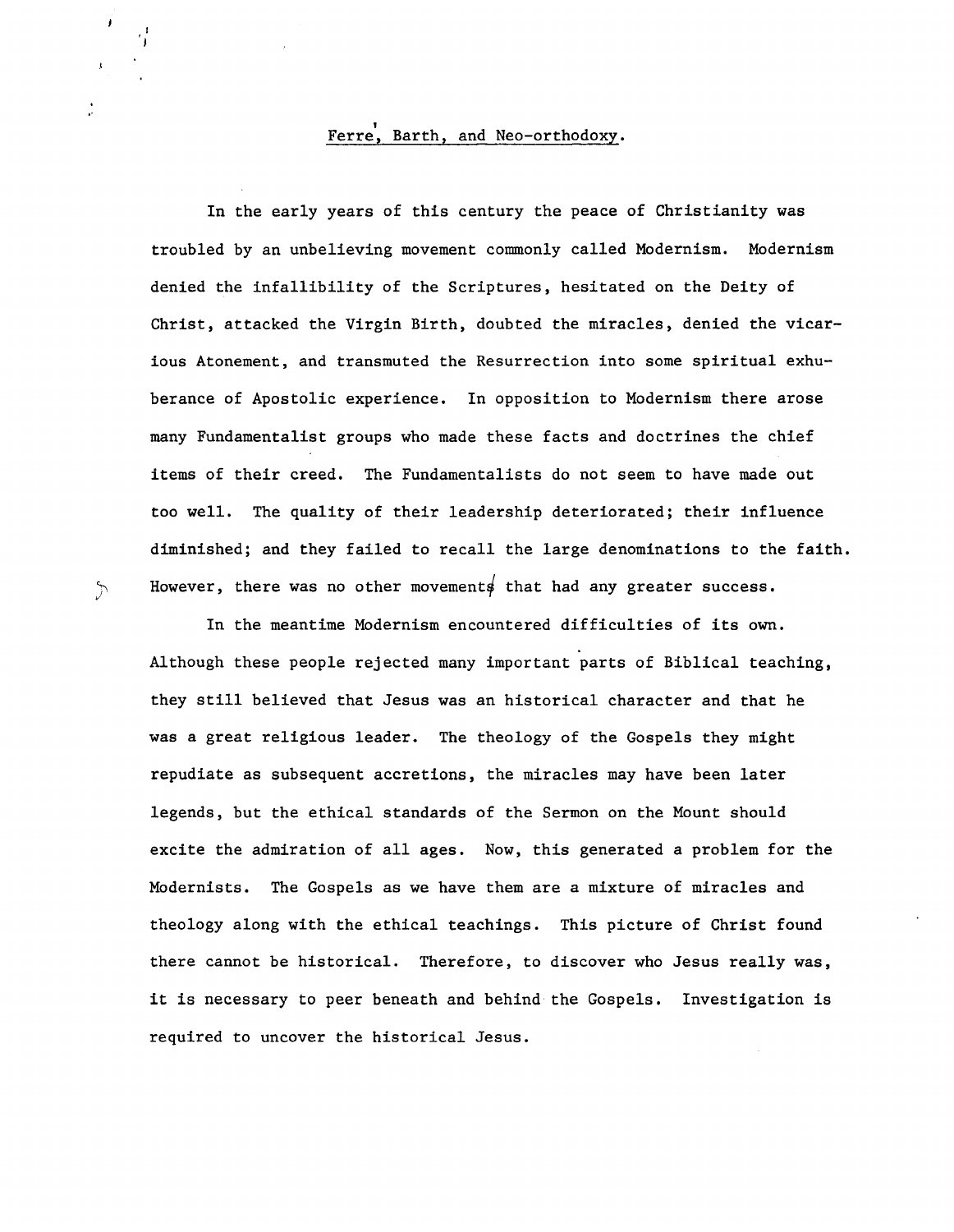The search for the historical Jesus was undertaken by many authors, who eventually arrived at many conclusions. One conclusion, more promi-  $$\mathcal{N}$$  nent at the beginning tha $\sharp$  at the end of this development, pictured Jesus as a simple minded man, totally uninterested in theology, who taught a very pure but not very philosophical morality. Other writers concede that Jesus made some theological remarks but differ as to their significance. Such theological remarks might indicate that Jesus shared some of the superstitions of the Jews of his day, or they can be interpreted as a polite accommodation to the current forms of speech without implying that Jesus believed them. The theological material that caused the modernists the most trouble has to do with the idea of a Messiah and his escatological role in history. The Modernists produced a wide range of views as to Jesus' Messianic consciousness. Some said he made no such claim. ,~ ~ Others said it was merely a form of speech. Finally Albert Ach;veitzer concluded that Jesus made and really believed this claim, so that he must be regarded as a half-cracked fanatic, who, nonetheless, has some religious value for us today.

Since World'War I in Europe and since World War II in the United States Modernism has given way to a new religious movement called Neoorthodoxy. There are several reasons for this change, but one of them has to do with the great variety of conclusions obtained in the search for the historical Jesus.

According to the Neo-orthodox a religion. that must almost daily adjust itself to the shifting results of historical criticism is not a firm enough faith to support modern men engulfed as they are in world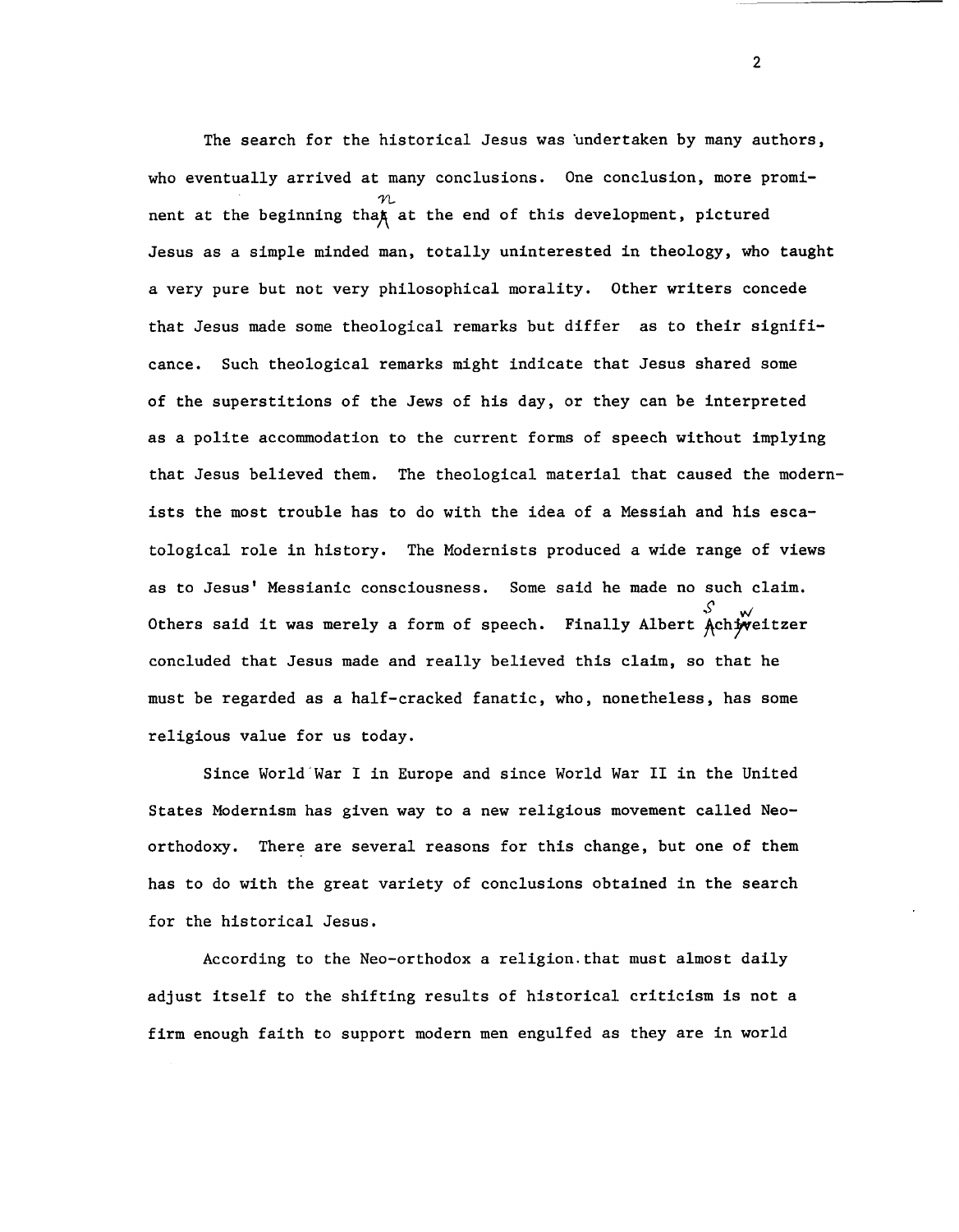wide calamities. Any religion that depends on history is a relativism. What is true today becomes false tomorrow. Even a belief in God cannot survive in this state of mind. Now, the Neo-orthodox profess a firm belief in a transcendent God. Therefore they must find a revelation that is not subject to historical investigation. A religion completely divorced from all historical connections can indeed be found. It would take the form of a set of abstract truths or universal principles, similar to a system of Geometry or to Hegelian Idealism. Such a philosophical system could contain the laws of science and the laws of morality too. But it would contain no dates, no places, no historical events. Such a religion, however, would not be the Christian religion. Yet the Neo-orthodox want to be Christian. This confronts them with a difficult problem. The problem they face is this: How can a revelation, centering in Jesus Christ so as to be a Christian revelation, come from God to man and be applicable to us in our daily lives, without being vitiated by the relativism of historical flux? That is to say, if Jesus Christ actually lived at a certain date in history, and if Christianity is essentially dependent on Jesus Christ, Neo-orthodoxy in its attempt to escape history faces a great problem in trying to show that it is really Christian.

Different Neo-orthodox theologians have attempted to solve this v~ problem in somewhat different ways. Some hag been broadly philosophical; others have paid more attention to the details of doctrine. For this morning's address I shall speak on one of each. For my first example I shall choose Nels F. S. Ferre, Professor of Theology at Andover-Newton Theological School.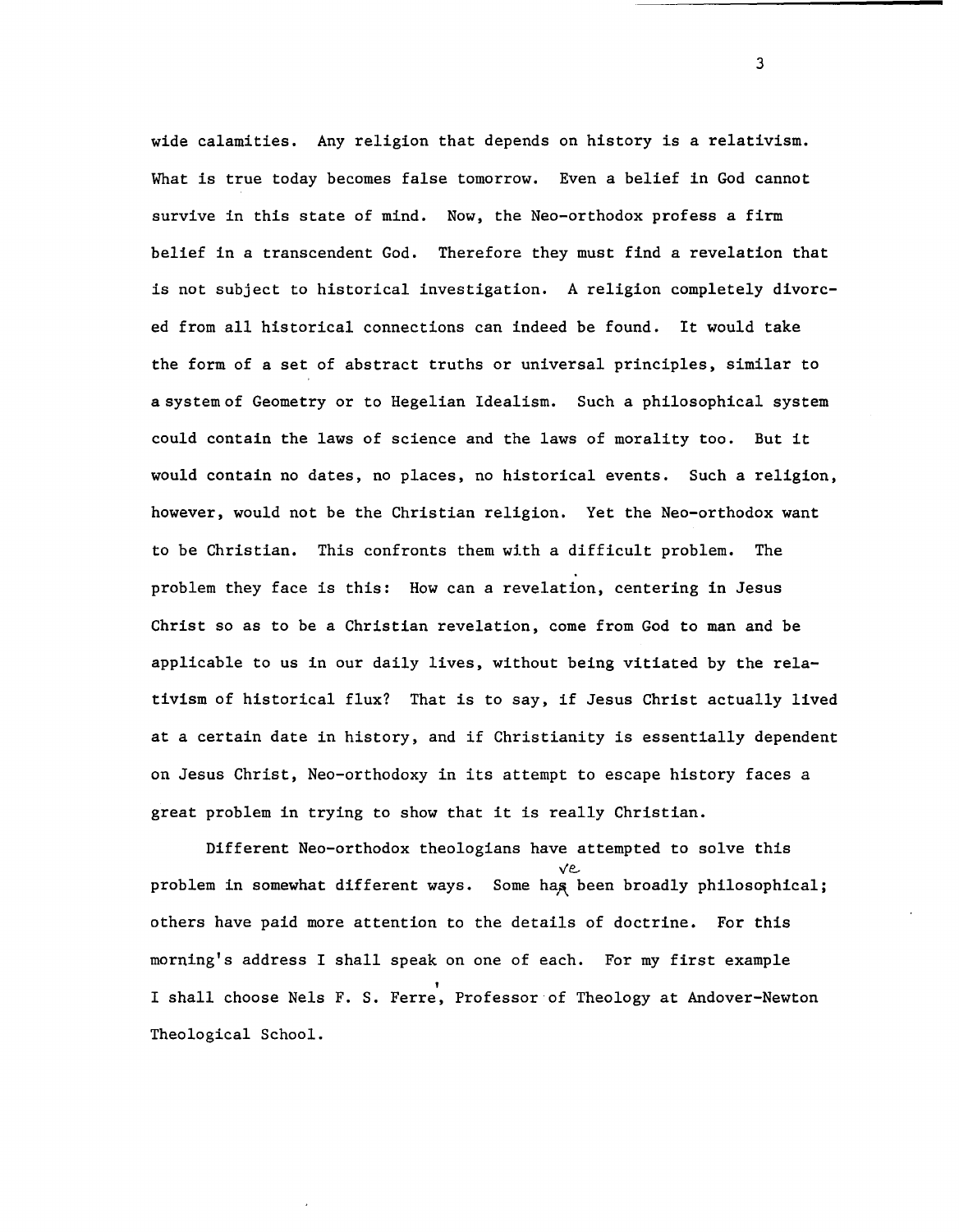First, I should like to indicate Dr. Ferre's position on some particular doctrines, and then, second, I wish to indicate how he believes revelation can come from God to man.

Among fundamentalists Dr. Ferre may be known best for his denial of the Virgin Birth and his supposition that the father of Jesus was a German soldier in the Roman army. This is shocking enough, but there is much more. Another instance of Dr. Ferre's rejection of the main doctrines of Christianity has to do with the Atonement. In the same book (page 3lff.) he explains that Jesus is not our High Priest as the epistle to the Hebrews says. "The love of God needs no placating, no offering once and for all to satisfy him." This much is clear, avers the author, from the parable of the prodigal son. "By doctrines insisting on a blood-thirsty God, that is, that he required Jesus' death before he could allow himself to love us, so that he even sent his Son basically to die  $-$  Christian theology effectually denied that God ... is naturally and eternally love."

No comment need be made on the word "bloodthirsty", but it should be noted how Dr. Ferre distorts historic Christianity to make a point. He represents the Atonement as a doctrine that prevents God from loving us before Jesus died. Such a distortion is a little surprising. Is it not a matter of common knowledge among learned theologians that the Atonement represents God as so loving His elect that He sent His Son to die for them? If God originally had not loved anyone, how could the sending of His Son be explained?

Not only does Dr. Ferre use uncomplimentary language, but he also misquotes the Bible to support his views. In Evil and The Christian Faith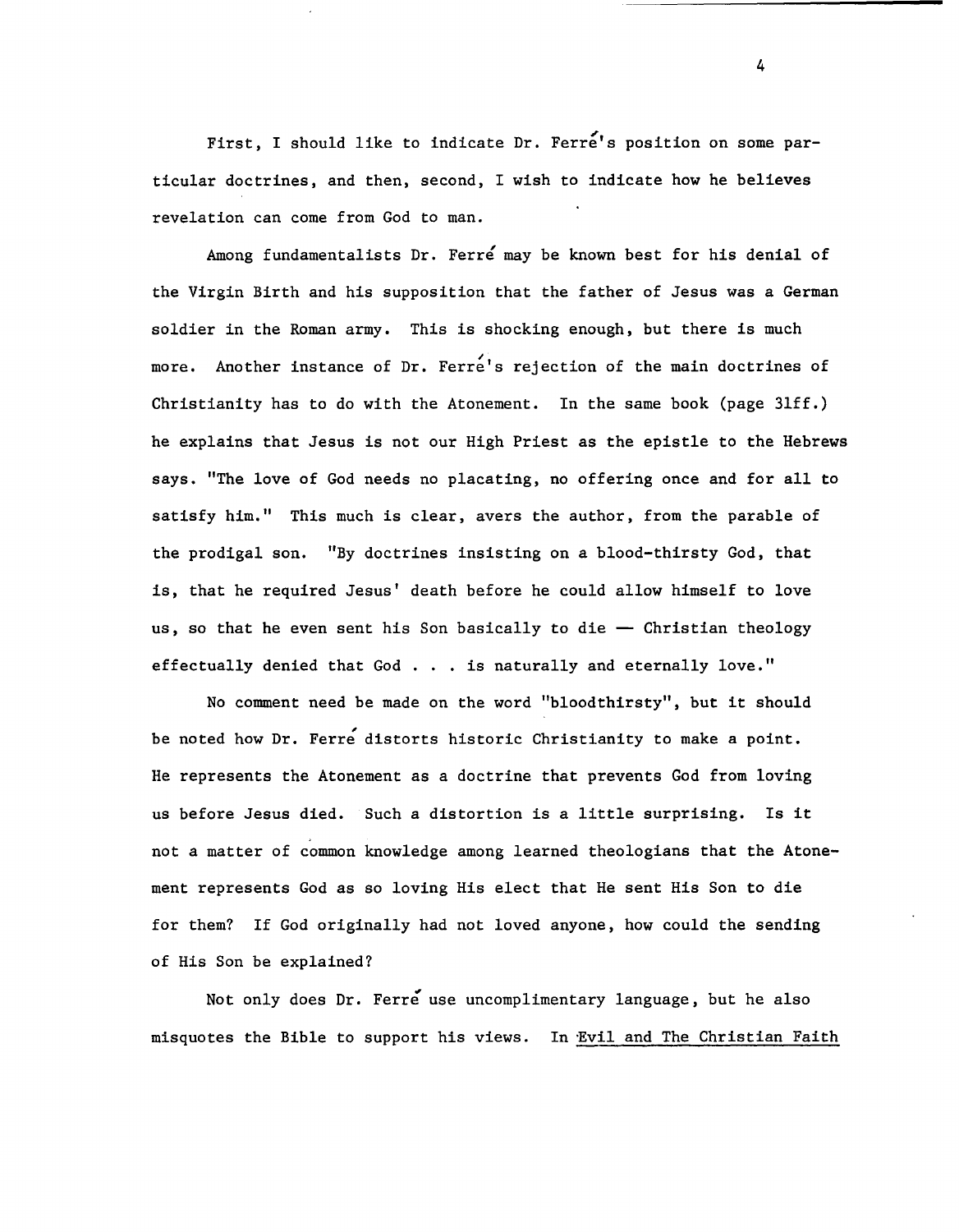(pp. 118, 119) as evidence of universal salvation, he refers to Rom. 11:32 by saying, "God has consigned all men to disobedience that He might have mercy on all."

But this is mistranslation. The verse does not speak of all men. Paul's wording is "them all", which indicates that a certain class of men was intended. Then Dr. Ferre writes, "If one creature is to be eternally tormented, Christ's compassion declares that it were far better that there had been no creation." But in the verse alluded to, Christ made no mention of general creation; nor did  $f$ e even say that it were better that  $\downarrow$   $\ell$   $\cdot$  man had not been created. What He said was that it were better for that man if he had never been born. To say that it would have been better for one man, is not to say that it would have been better absolutely. These are instances of misquotation that should not go unnoticed.

One must seriously ask whether it is good scholarship to attach the name Christian to a new religion that has so little in common with the old Christianity. This question will be accentuated by a study of Dr. Ferre's positive doctrines and his method of arriving at both the asser-  $\gamma$ ,  $\beta$  is factions and the denials. In any theology, Augustine's or Aquinas', Kierkegaards or Schleiermacher's, Barth's or Ferre's, method determines the results. Though there may be some value in discussing details, the prior and dominating question is always the question of method.

The traditional method of Christian theology has been the acceptance of the Scriptures as the Word of God. God breathed out His message to the prophets and caused them to write it down; we study their words because God put His words into their mouths. This method Dr. Ferre deci-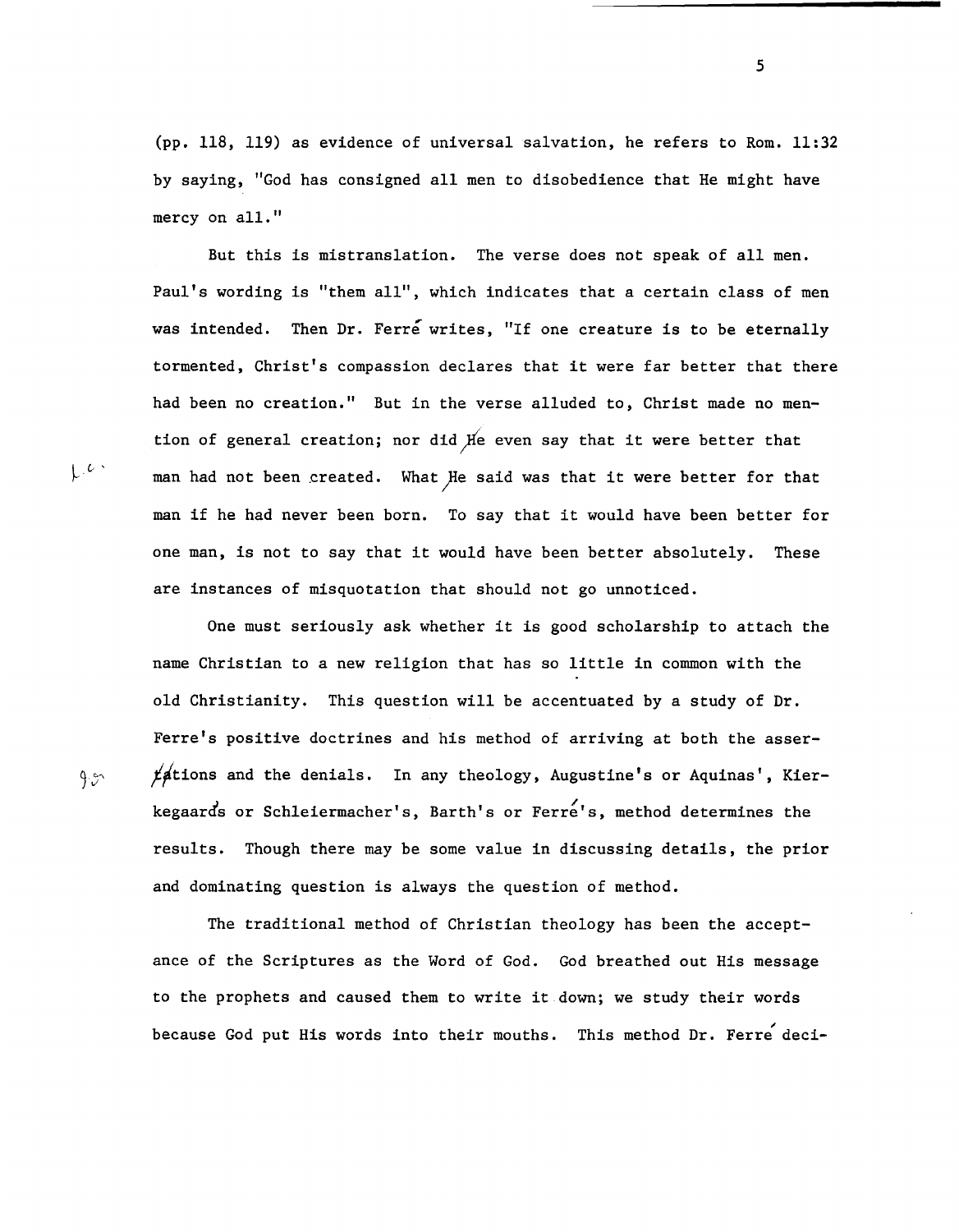sively rejects. "The use of the Bible as the final authority for Christian truth is idolatry." He then continues, "Vehemently Jesus opposed Scribism and Pharisaism because in circumscribing religious authority to the Scriptures and the traditions, they throttled living religion."

Here again we note the distortion previously mentioned. Jesus no doubt opposed Pharisaism, but it was not because they circumscribed religious authority to the Scriptures. Dr. Ferre here joins together what God has put asunder: tradition and Scripture. Jesus rebuked the Pharisees because they transgressed the commandment of God by their tradition and made the commandment of God of none effect by "your tradition, ye hypocrites." Jesus *t.t.* ) Himself maintained that the Scripture cannot be broken; and though it might be said that Moses' words were insufficient, (in the sense that Jesus and the Apostles gave us a fuller revelation, not in the sense that the Old Testament message was insufficient for salvation), Dr. Ferre gives the wrong impression by claiming that Jesus "met frantic opposition as soon as  $\ell$ <sub>,  $c$ </sub> *)*  $\mu$  outspokenly proclaimed that Moses' words were wrong or insufficient." Did not Jesus say, "Had ye believed Moses, ye would have believed me, for he wrote of me; but if ye believe not his writings, how shall ye believe my words?"

If these foregoing items, the Virgin Birth, the Atonement, and the Scriptures, are what Dr. Ferre rejects, we must now ask what does he accept? That is, we want to know not only what particular doctrines he accepts, but more, importantly how he arrives at his doctrines. What is his source of information? What is his theological method? What is his court of last appeal?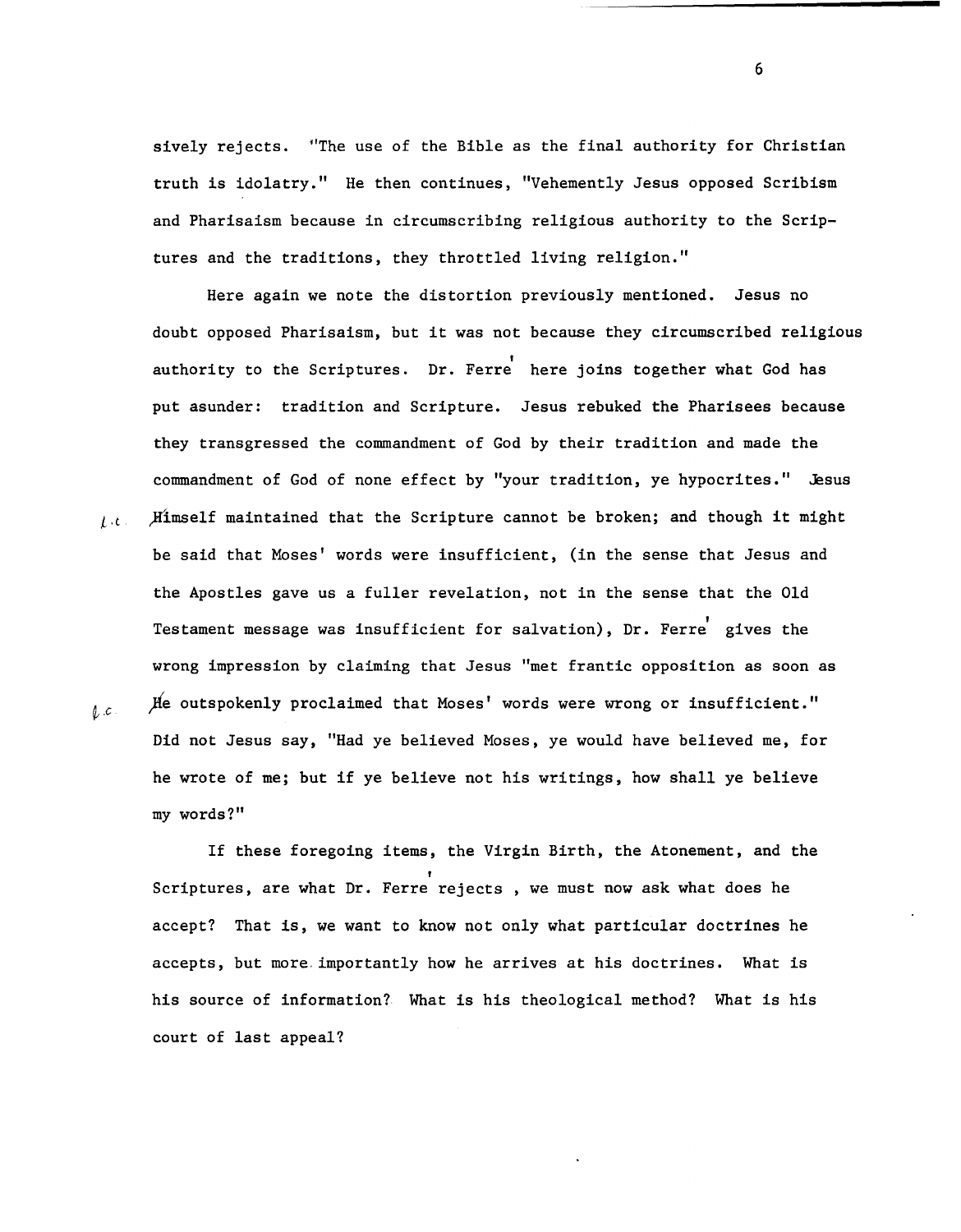This question is not difficult to answer. Dr. Ferre makes it quite clear that his entire position, both what he accepts and what he rejects, depends on his basic concept of God. Whatever agrees with this concept may be included in his religion, but whatever does not agree must be discarded.<br>What then is his concept of God? For Ferre God is Agape or unlimited

love. Love or Agape is not to be interpreted by the Bible. The Bible contains subagapaic themes. Agape is "indiscriminate kindness to all, as ill-  $\int_{\mathbb{R}} f(x) dx$  ustrated by His giving rain to both the just and the unjust alike, Agape is completely universal." This is Ferre's concept of God and on it he bases his theology.

Let us now examine this concept of God and the method that Dr. Ferre uses. First, any definition or characterization of God requires some opportunity for coming to know God. Where can a man discover anything about God's nature? Christians have historically held that this information is to be found in the Bible. But Dr. Ferre rules out the Bible, even for determining the meaning of Agape. Where then did Dr. Ferre get his information that God is indiscriminate, universal love?

One cannot discover this information in experience. Nature and history may treat all men indiscriminately, but they do not treat all men with kindness. The lives of some persons and some nations are harsh and tragic, while other people live comfortably. Experience therefore does not tell us that God is indiscriminate universal kindness. Where then did Dr. Ferre obtain his information?

I do not think Dr. Ferre can give an intelligible answer to that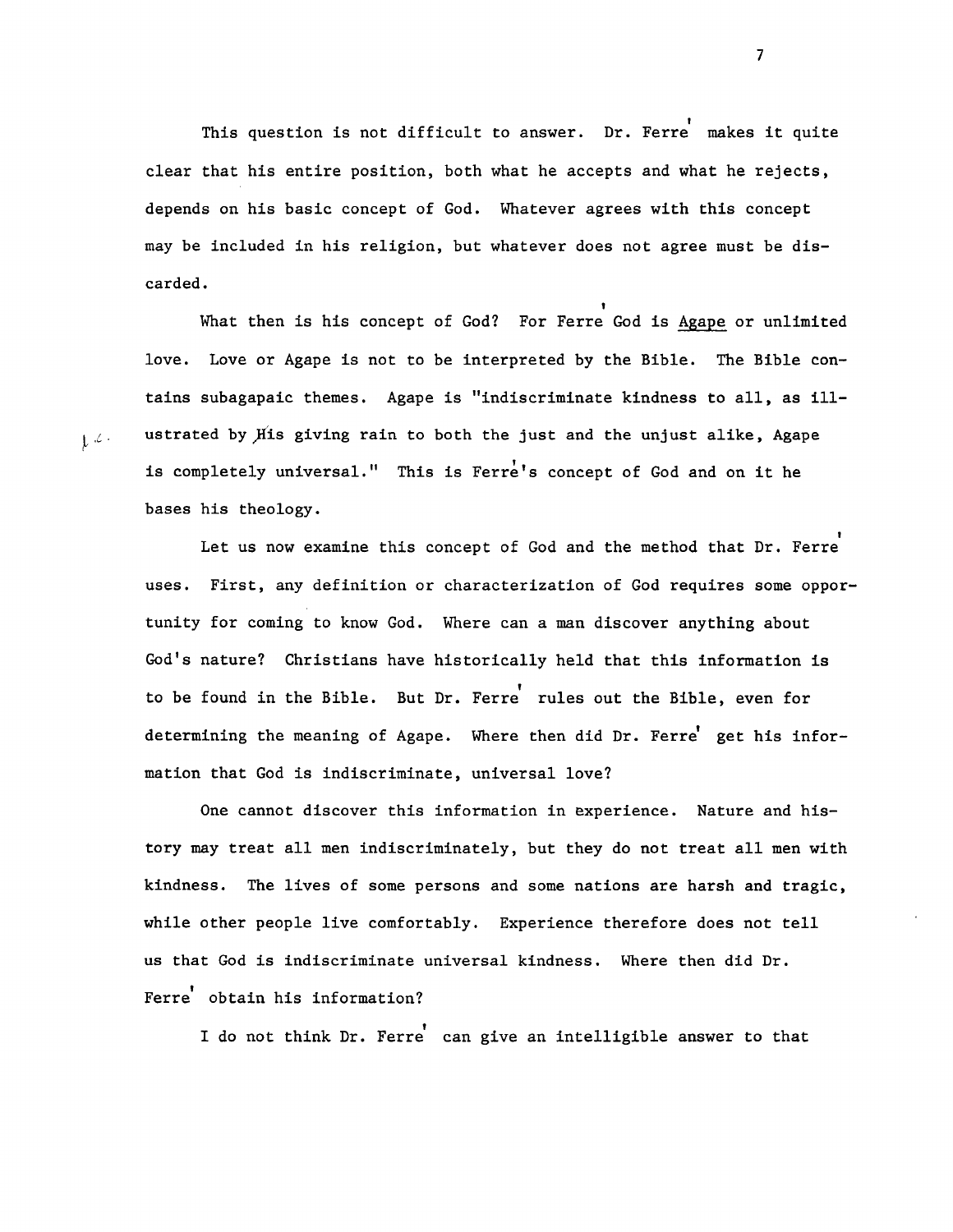question. But even if he could, this information would not suffice to con-  $\mathcal{L}$  ,  $\mathcal{F}_{\mathcal{L}}$ struct a uphew of theology. It would not suffice to give us a set of doctrines.

Perhaps indiscriminate kindness would rule out hell and would guarantee universal salvation, as Dr. Ferre maintains. But he also makes many statements about the Incarnation, the person of Christ, the Trinity, and many other matters, which have no definite relation to universal love. For example, does universal love require the rejection of the Virgin Birth and the acceptance of a German soldier for his father? Does Agape imply that the Persons of the Trinity are operational capacities or that we human beings can never become God? Where did Dr. Ferre get this information if it comes neither from the Bible nor from Agape either?

Whatever Dr. Ferre may think, the central motif of the Bible is not indiscriminate kindness to all people alike, but rather a particular choice of some individuals above all others. There were many idolators living in Ur, but God chose Abraham and caused him to leave his home and his idols for a city whose builder and maker is God.

At best, indiscriminate treatment of all people alike obscures God's love, God's particular electing grace. Certainly it is not true that "A more careful examination of his (Jesus') parables and teachings discloses that the central motif within them is Agape" (ibid.  $p.57$ ). It is Jesus  $\iint_{\mathbb{R}^d} f$   $\mathcal{M}$  imself, not Paul or anyone else, who has the most to say about hell, outer darkness, gnashing of teeth, the worm that dieth not, and the fire that is not quenched. It is Jesus who talks about a doom that makes the fate of Sodom and Gomorrah seem tolerable. As for the parable, the wicked tenant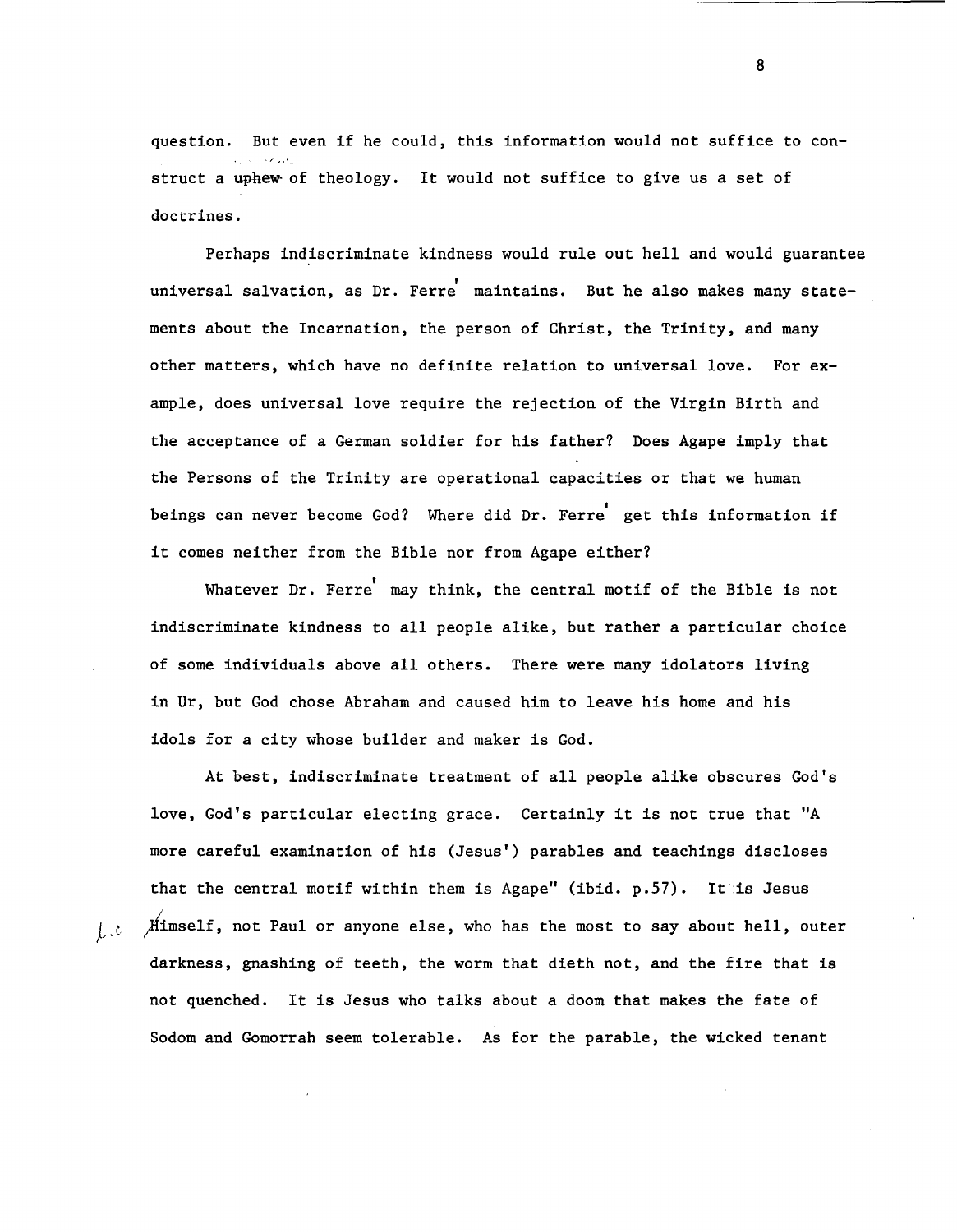farmers were to be ground to powder under a mighty stone; the foolish virgins were excluded from the feast  $-$  they did not even get in late; the man with the one talent was cast out; the goats on his left hand will be sent away into everlasting punishment. It takes remarkable blindness to see Jesus as a teacher of indiscriminate kindness and universal salvation.

Presumably Dr. Ferre wishes to escape these strictures by claiming that we cannot depend on "any fanciful ipsissima verba" of Jesus; by claiming too that Jesus Himself was inconsistent (ibid. p.60); that the discipIes misunderstood Him; that Jesus' vitrolic denunciation of the Pharisees is not an "authentic report in detail"  $(p.83)$ ; and that "we cannot know the historic Jesus" (ibid. p.S8). But on these conditions it cannot possibly be true that "The final result is a reliable, general picture" (p.S7) of Agape or of anything else whatever.

The Jesus whom Dr. Ferre portrays is found nowhere in the Bible. If the Gospels are accurate, Dr. Ferre's Jesus is proved to be an arbitrary construction, based on no literary, historical, exegetical, or objective evidence. If, on' the other hand, the Gospels are as defective as he says they are, nothing reliable is obtainable. In either case it seems foolish to talk about Biblical support for Agape theology. The wisest thing to do is to use a different method and accept a different religion; to wit, the Biblical religion of verbal revelation, and its name is Christianity.

Dr. Ferre is one example of Neo-orthodoxy. Now, for a second exampIe I should like to select a very different sort of theologian. Whereas Dr. Ferre' rejected the Deity of Christ, his Virgin Birth and the sinlessness of his life, this second gentleman accepts, or at least seems to ac-

 $\epsilon$  :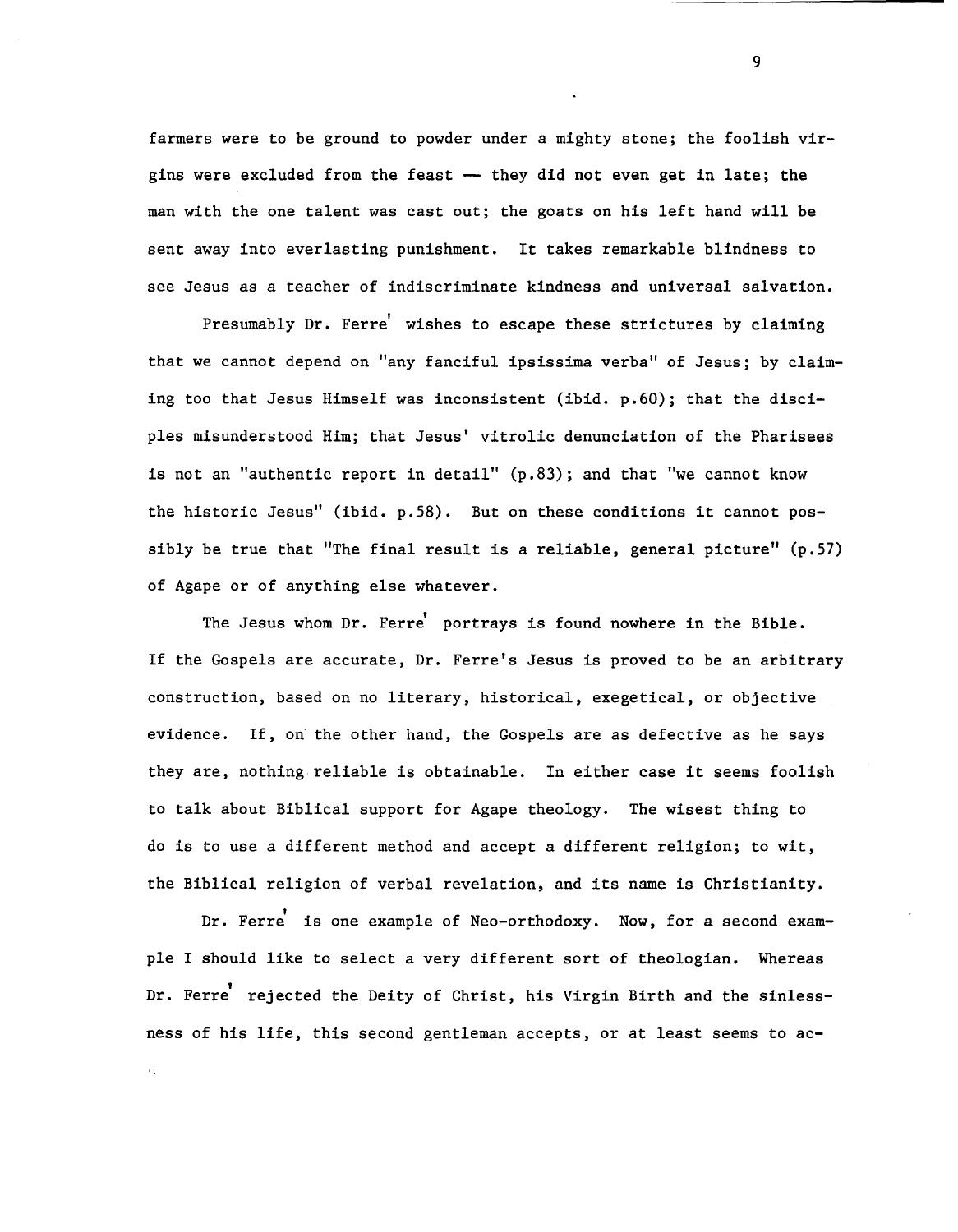cept them all. Listen, if you please, to some of the things he has written.

Speaking of Jesus and the New Testament phrase 'Jesus is Lord', he writes "This man is the Jehovah of the Old Testament, is the Creator, is God himself" [D.O. p.85]. And on a later page he again says "Jesus Christ is God himself" [D.O. p.96-97]. Is this not a sufficiently clear assertion of the Deity of Christ?

Then concerning the Atonement, he writes: "The Son of God knew no  $sin . . . But . . . God could - and not only could, but did- . . . make$ him to be sin for our sakes, to become ... the victim of his own condemnation and punishment. . . Where we the unjust should stand, he the just now stands . . . By his blood Jesus Christ has justified us . . . The fact that it was God's Son, that it was God himself, who took our place on Golgotha and thereby freed us from the divine anger and judgment, reveals first the full implication of the wrath of God, of his condemning and punishing justice." [C.D. II; 397-398].

Does not this quotation express the vicarious atonement by the blood of Christ? It repeats the assertion of his Deity. It says that Christ bore our penalty and that he justified us. All this sounds very orthodox.

Next, concerning the resurrection he says, "If Jesus Christ has not risen, • . . visibly and corporally risen from the dead, then he has not revealed himself as the Son of God  $\ldots$  . In that case the whole Christian Church is based on an illusion . . . And our knowledge is no dream, but the truth, and the fact that we have received that knowledge rests entirely on the Easter message literally understood," (K.G. p.87).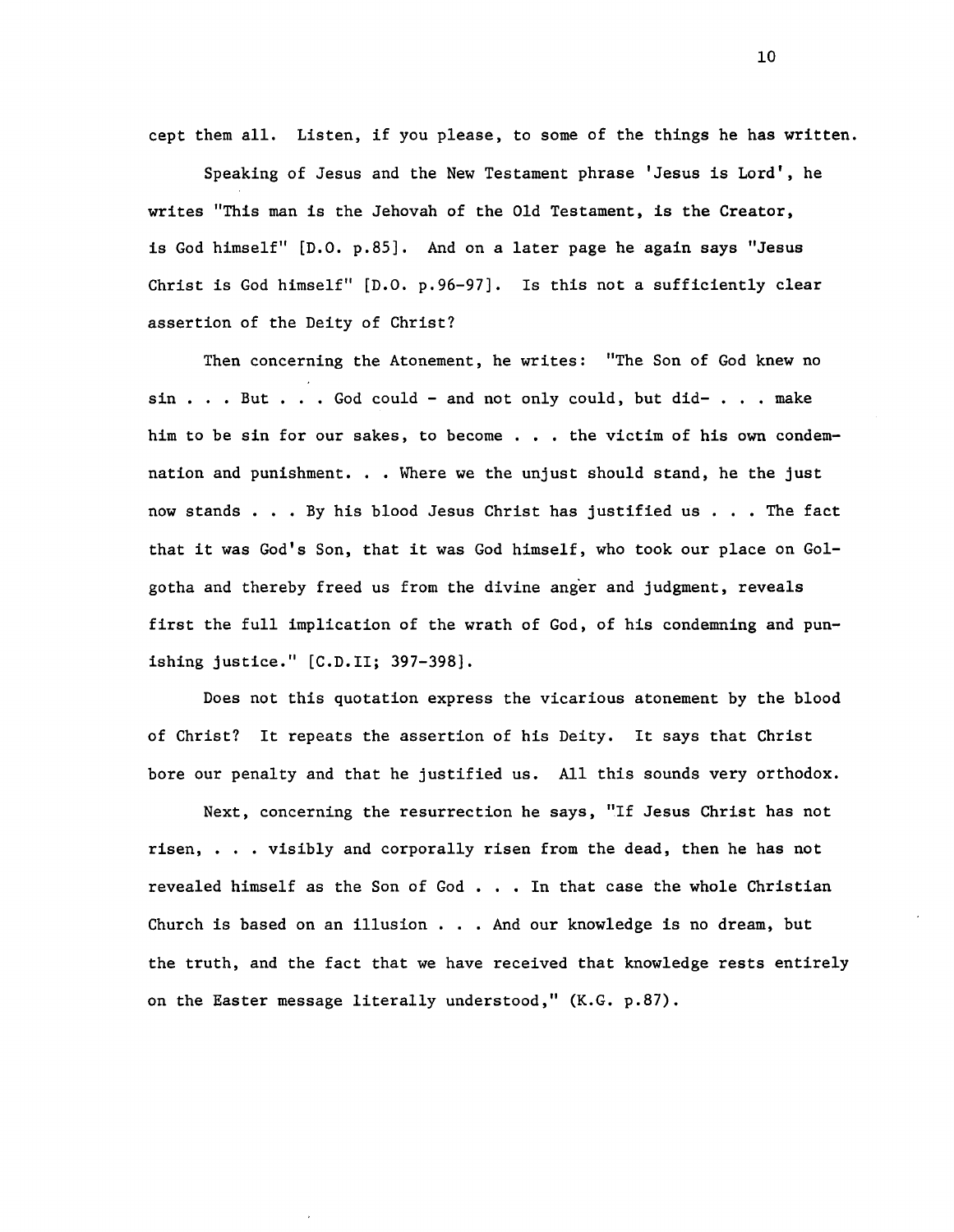When in these days some ministers and theologians refuse to assert the resurrection, when they say that something must have happened but they don't know what it was, when they hem and" haw and balk at the empty tomb, it is indeed refreshing to hear a great theologian basing our knowledge and the existence of the Church on the Easter message "literally understood".

Who is this great theologian? These quotations are all taken from the founder and originator of Neo-orthodoxy, Karl Barth himself. In the light of these quotations can we not say that in addition to being a great theologian, he is also an orthodox theologian? Should we not rejoice that he opposes the denials and unbelief of modernism and has called the Church back to the true faith?

Undoubtedly we should rejoice when a man, educated under the influence of modernistic, socialistic unbelief, accepts the Deity of Christ, the Virgin Birth, the Atonement, and the Resurrection. That is, we should rejoice if he really does accept these doctrines and does not deny them on some other page of his voluminous writings. Therefore we are interested in Karl Barth's complete system of theology. Is his theology orthodox? If so, why is it called Neo-orthodox? Now, the Neo-orthodox movement as a whole includes men like Dr. Ferre. Why is Barth often considered the founder of this obviously unorthodox religion? Then there is Emil Brunner, who probably accepts more Christian doctrine than Ferre', but less than Barth. What finally shall we do with Tillich, who replaces God with The Ground of All Being? How can these differing theologians all be collected into one religious movement?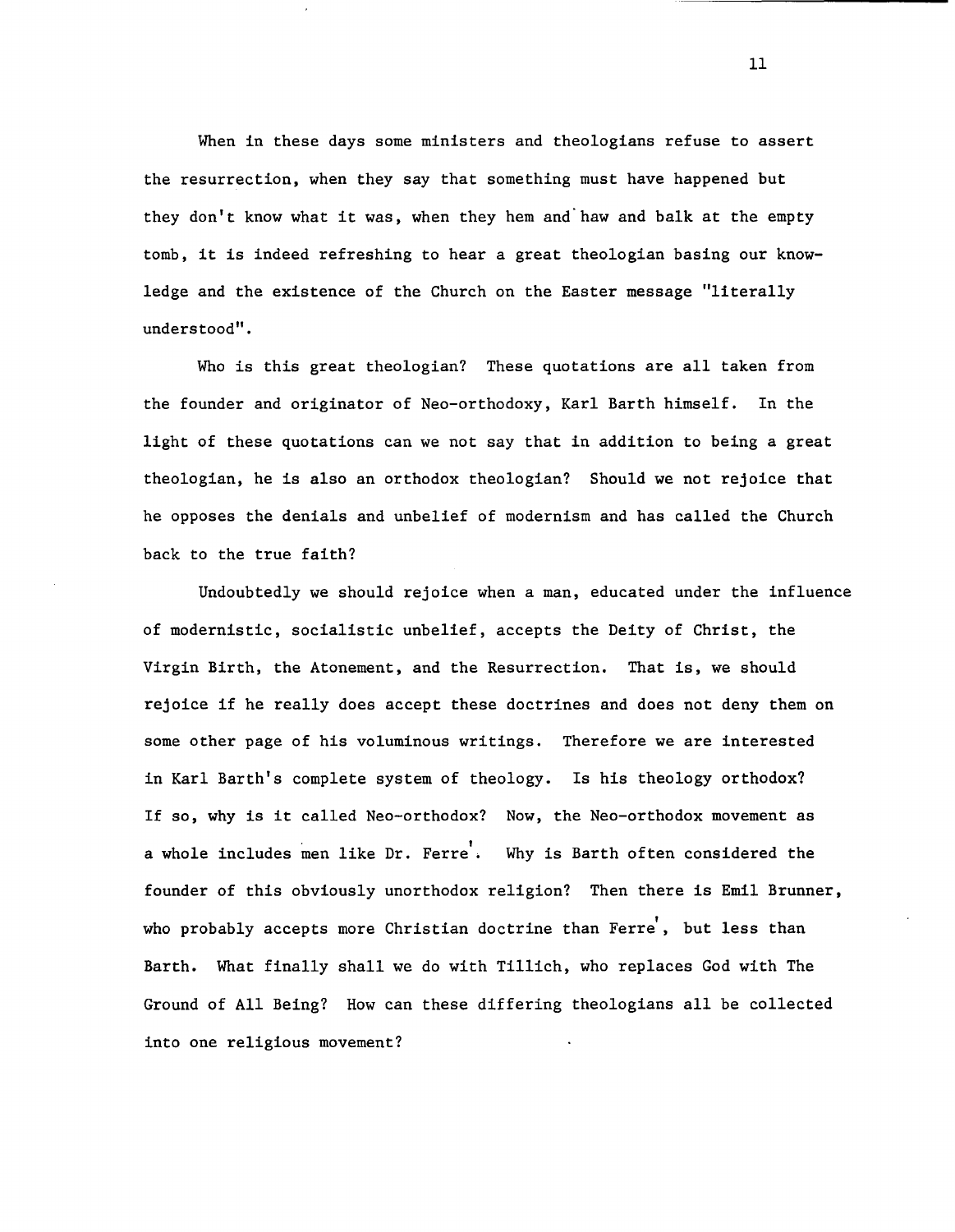The answer to this puzzling question depends mainly on their common opposition to modernism. They all rejected the superficial optimism of nineteenth century liberalism. They no longer viewed man as essentially good. The terrible wars of the twentieth century inpressed them with the reality of evil, and they recognized that man could not save himself. Man needed God.

However, none of this means that they were willing to accept the Biblically based theology of Calvin and Knox. These men, whether more conservative as Barth, or more radical as in the cases of Ferre' and Tillich, have a principle of religious authority that differs from the position of the Protestant Reformers. Luther and Calvin based their theology on the Bible understood as the infallible Word of God. The Neo-orthodox build on a different foundation.

We have already seen how Dr. Ferre builds his theology on a subjective concept of Agape, which he admits is not identical with what the Bible teaches about God. Barth's foundation is somewhat better; it is not so entirely subjective; but we shall find, after examining it, that it leaves us with some unresolved problems.

In the first place it must be said that Barth has a higher opinion of the Scriptures than does Dr. Ferre'. Phrases such as, "according to the revelation attested by the Holy Scriptures", occur with some frequency. In his volume on Protestant Thought from Rousseau to Ritschl (p.146) he apparently expresses his own view by saying "The Holy Scriptures are the authoritative document for the historical truth which to the Church is identical with revelation."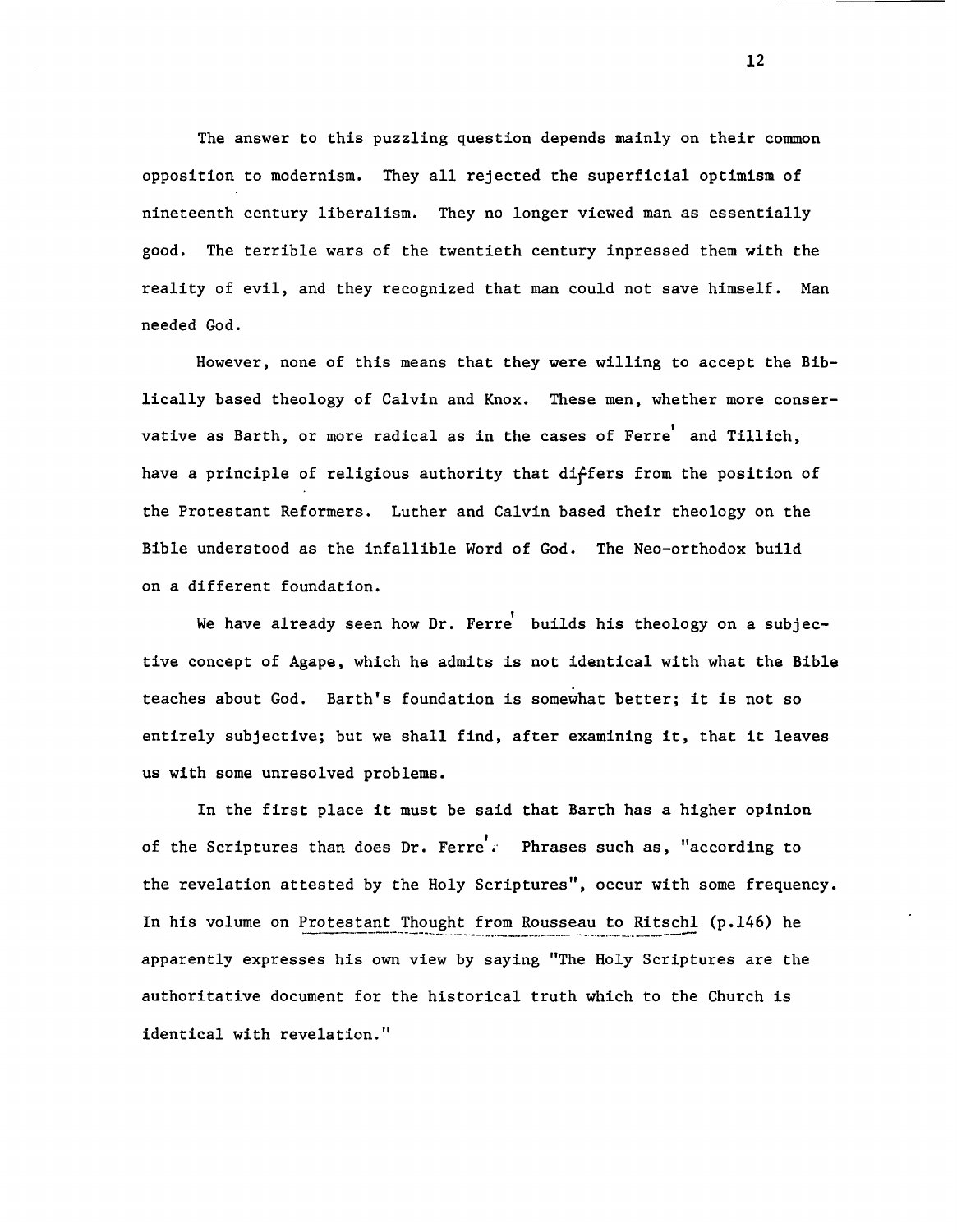Although these statements seem superficially to tend toward the infallibility of Scripture, it is more than clear that Barth does not accept infallibility. For example he says that the Bible is a human document and criticism will clarify the human form of its witness to Christ (K.G. 66ff). Indeed, for Barth God's revelation is not the Bible, but Jesus Christ. The Bible is but a witness to or attestation of Jesus Christ. Jesus Christ is God's revelation; other revelations lack final authority (DO. 83). In one place he contrasts Easter morning with the later apostolic "echo" in the Bible (WG. 31). The Bible is "a human document like any other and can lay no a priori dogmatic claim to special attention" (WG 60).

In the sixties, presumably in an effort to win evangelical support for Barth, Professor Marcus Barth of the University of Chicago, Karl Barth's son, wrote a letter protesting what he considered to be a misrepresentation of his father in Christianity Today. Possibly he had in mind one of my signed articles or an unsigned editorial. This is what he said: "Do you realize that my father has never said, either in his Dogmatics or in the Panel Discussions in Chicago, that the Bible does err? Christianity Today always gave the impression as if in so many words he had said precisely this."

To this accusation of inaccuracy, a correspondent, Mr. John K. Mickelson of Liverpool N.Y., in Christianity Today, Oct. 12,1962, p.22, replied and quoted Church Dogmatics I 2., pp.528-529 "The prophets and apostles as such, even in their office, . . . were real historical men as we are, and . . . actually guilty of error in their spoken and written word."

 $\sim$  1.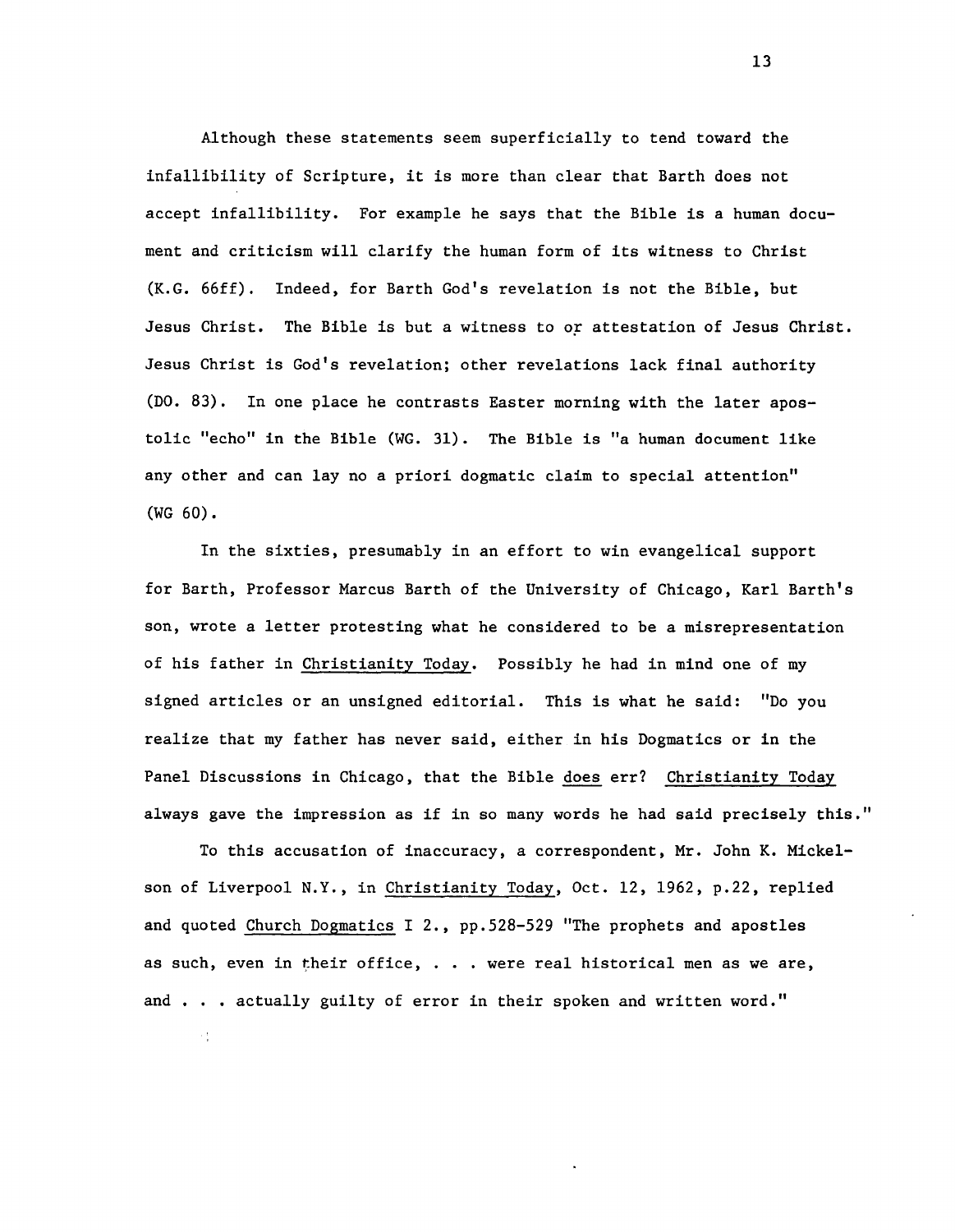Conservative scholars are not always inaccurate/ as the liberals often suppose.

At best Barth will accept the "main assertions" of the Bible, but not other assertions that are either false, trivial, irrelevant, or inconsistent. This view of the Bible, however, poses an insoluble problem for Neo-orthodoxy. We who believe that the Bible is the Word of God and therefore inerrant in the autographs do not face this problem. But Neo-orthodoxy cannot avoid it. The problem is this: how can one distinguish between a main assertion which we must accept and a trivial or irrelevant passage which we need not accept? Or, the question may be reworded: if two passages in the Bible are inconsistent with each other, which is the one that demands our credence?

For example, Barth appeals to Col. 1:19 to support his contention that salvation is universal and that there is no hell. Col. 1:19 therefore must be one of the main assertions in the Bible. But then it obviously follows that the dozen or so statements in which Jesus himself tells us that there really is a hell cannot be main assertions of Scripture.

Furthermore, if there are contradictions in Scripture, if Jesus teaches hell and Paul denies hell, why should we believe Paul and discredid Jesus rather than believe Jesus and ignore Paul?

This difficulty needs a little more emphasis. Obviously the Bible is not itself authoritative for the man who accepts some of it and rejects the rest. When a person decides that the Bible is wrong, either on a major doctrinal matter or on a trivial geographical detail, he is using some criterion or authority other than the Bible itself. Similarly in accepting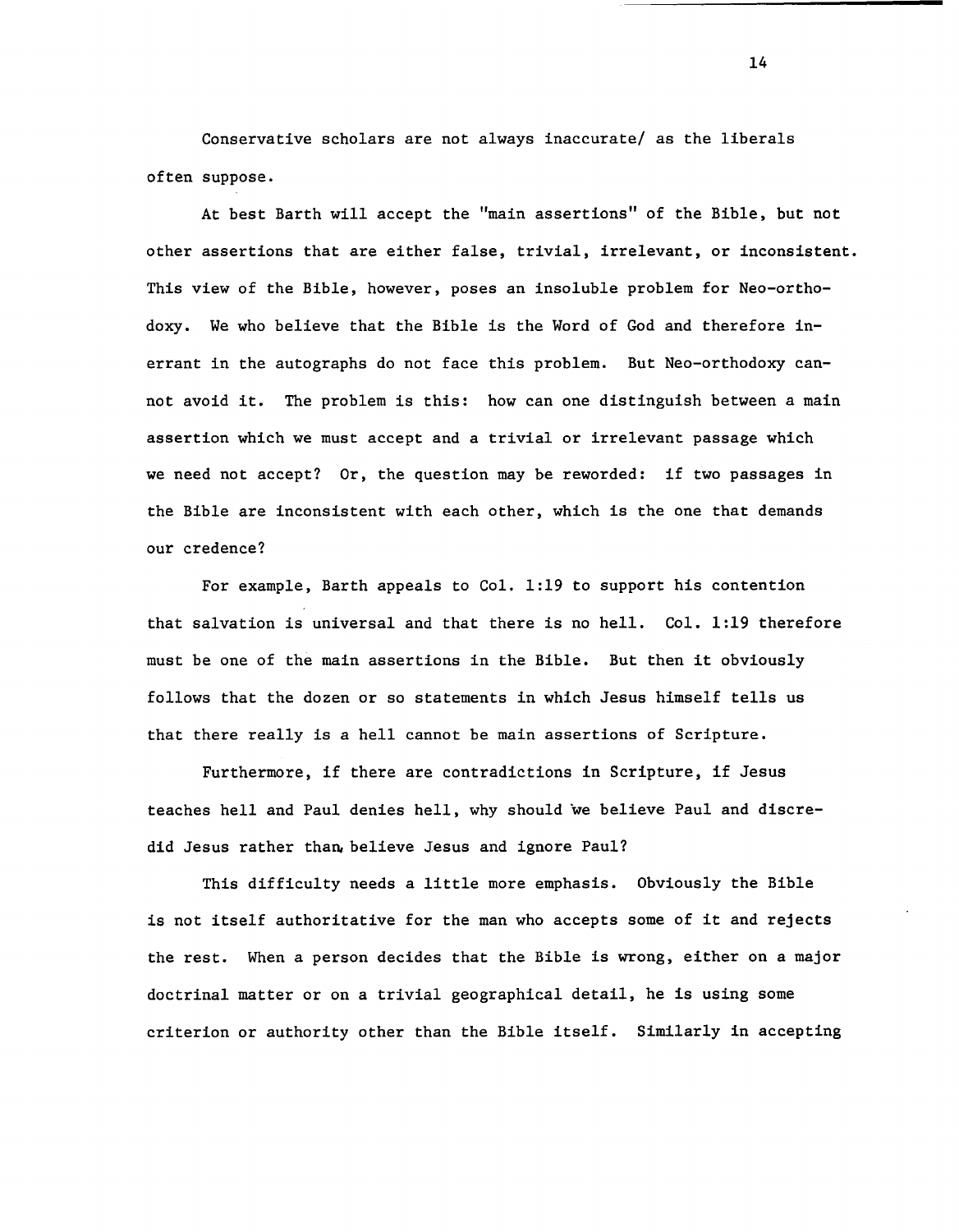some doctrine, for example, justification by faith, such a person cannot accept it on the Bible's own authority, for he must use another criterion by which to conclude that in this particular the Bible happens to be right. But he can never accept anything on the Bible's own say-so. Then the question arises, How could anyone know that this external criterion is correct?

Those who disbelieve the Bible hardly ever try to state the criterion by which they condemn it. Or, perhaps, they vaguely refer to science or archaeology. Or, in the case of Barth, Brunner, and others, they may blandly declare that Christianity requires us to believe both sides of a contradiction.

All three of these answers, if they should be discussed, would raise the philosophic difficulties of epistemology; and these do not fit into a short article.

Orthodox Christians may, however, conclude that while Barth is a great theologian, in the sense of possessing wide erudition, he is none the less a poor guide and leader for the Christian Church.

He is an unsatisfactory teacher for the Church because his orthodox statements do not have a firm foundation. He believes the Virgin Birth today but there is nothing in his theological method to prevent his denying it tomorrow, concluding that it is trivial, or inconsistent with some other passage, or a biological impossibility. The same holds also for the resurrection. In fact, it is more than doubtful that he believes in the resurrection at all. In spite of the amazing statement in The Knowledge of God (p.87), Barth shies away at the mention of the empty tomb, and in answer to Carl F. H. Henry's question, in a company of newspaper